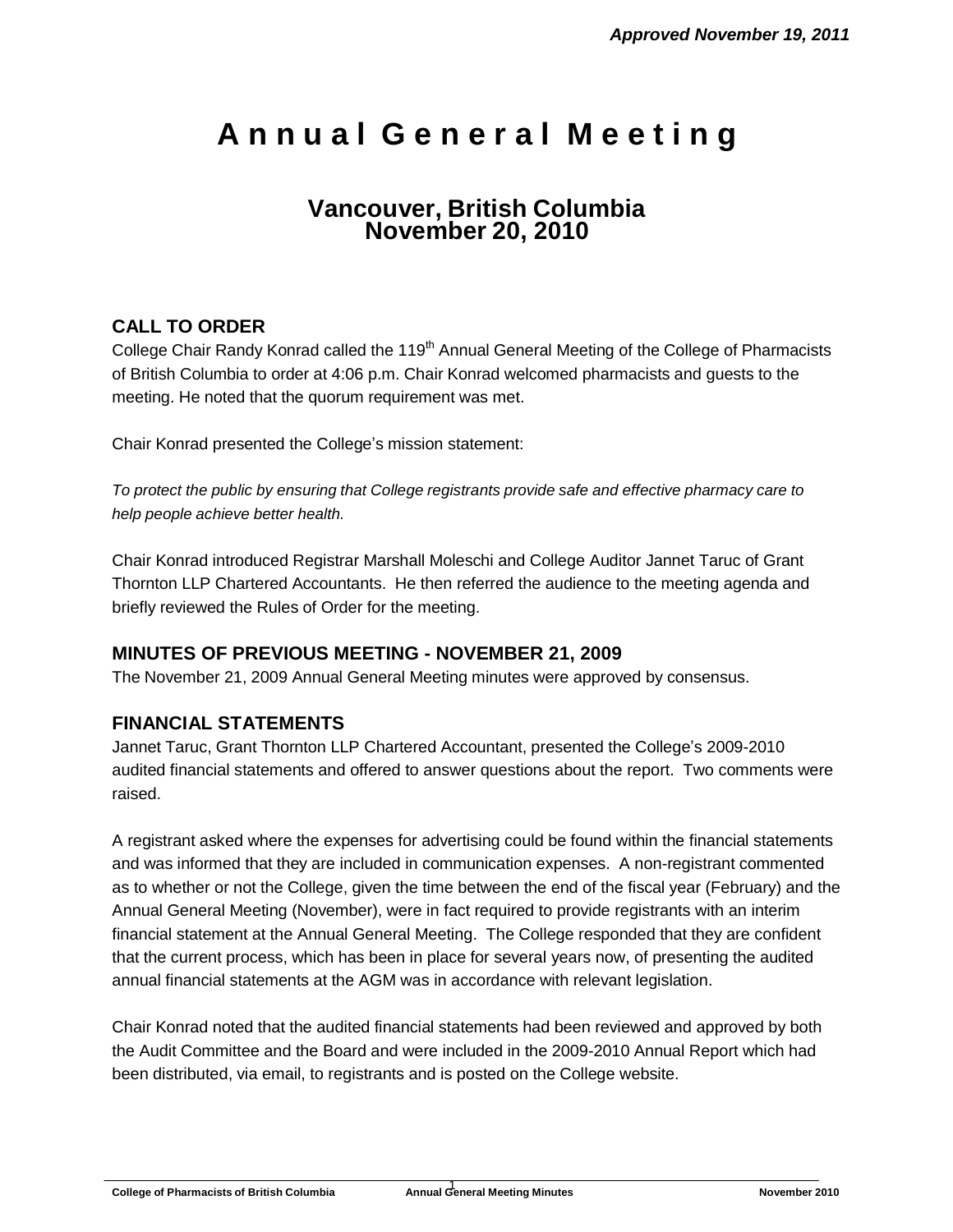## **CHAIR'S REPORT**

College Chair Randy Konrad provided the audience with a brief recap of the initiatives and activities of the Board over the past year or so. His report acknowledged the increased demand for healthcare resources in BC and the need for pharmacists, as medication experts, to play an even greater role as vital members of their patient's primary healthcare team.

He reminded attendees that the transition to clinical services requires support for pharmacists to practice to their full scope while protecting patient safety and pointed out that the College, in this regard, has taken on several initiatives including; Adapting Prescriptions, Administering Injections, Medication Management, Methadone Maintenance, and the Regulation of Pharmacy Technicians*.*

## **REGISTRAR'S REPORT**

The Registrar began his report by recognizing College staff and thanking them for their contributions to the College's successful operations. He then reviewed some key statistics from the Annual Report, noting that there was a net increase of 45 licensed pharmacies in the past fiscal year with 8 closures and 53 openings resulting in a total of 1,132 licensed pharmacies at the end of February 2010.

The net increase in pharmacists in the fiscal year was 192, bringing the total of registered pharmacists at the end of February 2010 to 4,571. It was pointed out that of the approximately 300 "new" pharmacists that registered with the College in the fiscal year, only about 140 were UBC graduates. This is consistent with previous years.

## **ANNUAL REPORT**

Chair Konrad invited comments or questions regarding the 2009-2010 Annual Report, which had been circulated to registrants earlier. There were none.

## **REPORT OF BOARD ELECTIONS**

Elections were held this Fall in Districts 2, 4, and 6. The newly elected members who will each serve a 2-year term were introduced to the AGM participants:

Bev Harris, District 2 Board Member Doug Kipp, District 4 Board Member John Hope, District 6 Board Member (by acclamation)

In addition to the Board elections, all government appointee Board members' term of office expired on October 1, 2010. The newly appointed and reappointed government appointee Board members were introduced to the AGM participants:

Margaret Cleaveley of Kamloops (reappointed to a two year term) Penny Denton of Prince Rupert (reappointed to a two year term) John Scholtens of Langley (reappointed to a two year term) Jeff Slater of Victoria (newly appointed to a one year term)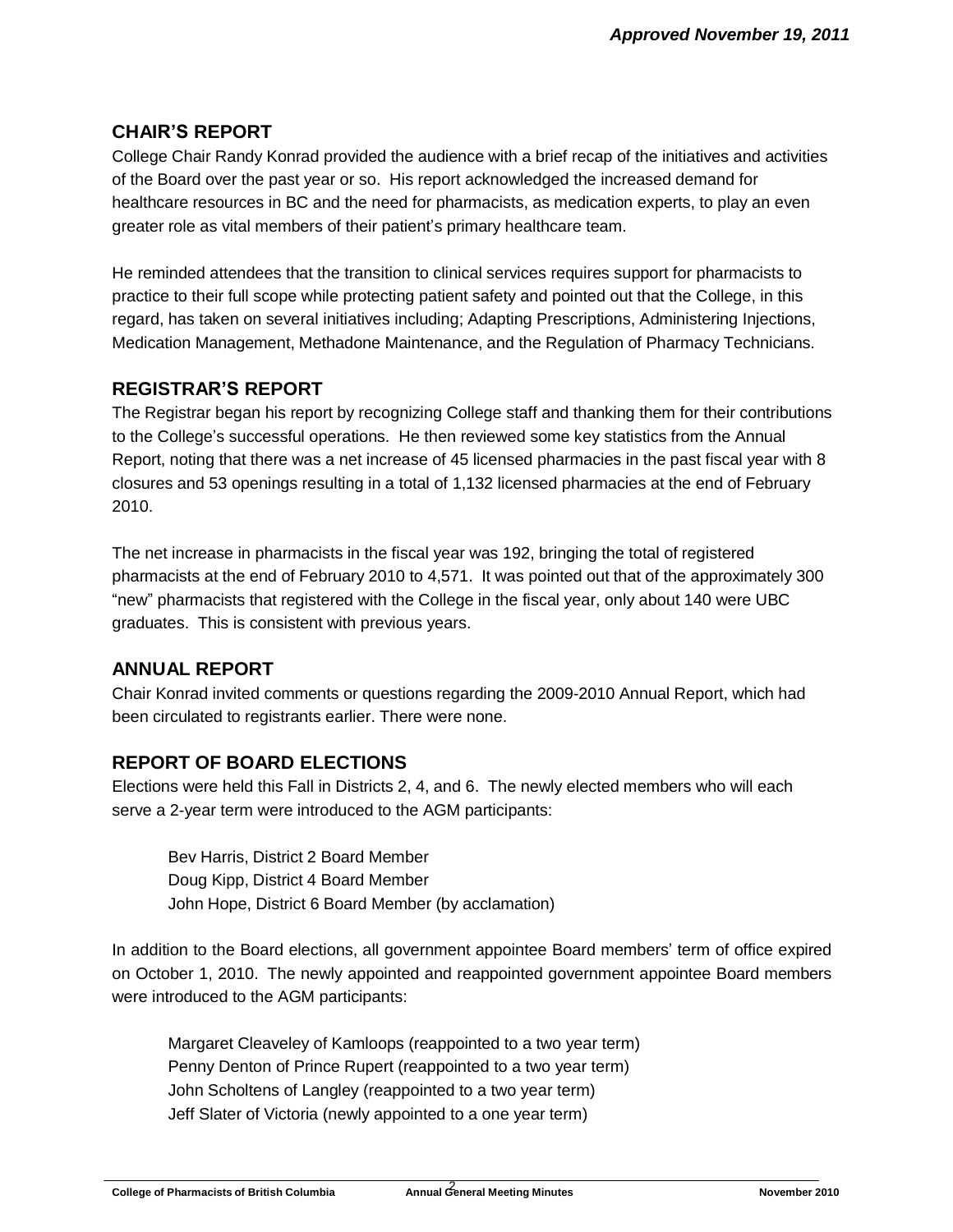All remaining Board members were then introduced to the AGM participants:

Randy Konrad, Chair (District 1) Allan Greene, Vice Chair (District 3) Chris Hunter (District 5) Bruce Beley (District 7) Bal Dhillon (Pharmacy Technician Observer)

#### **AWARDS**

#### **Past Chair Plaques**

Chair Konrad was presented with a plaque for his service as Chair of the College of Pharmacists from November 2009 to November 2010.

#### **Volunteer Honour Roll – Gold Certificate**

Gold Certificates are awarded each year to the College volunteers who made an outstanding contribution to the profession during the year as a result of their volunteering. Chair Konrad acknowledged this year's recipients Gordon Eddy and Sandi Hutty. Gordon was recognized for his service as a member of the Inquiry Committee and in particular for his contributions during the transition to the Health Professions Act. Sandi was recognized for her service as a member of the Quality Assurance Committee and in particular for her contributions as Chair of the CE-Plus Development Task Group.

#### **RESOLUTIONS**

Chair Konrad advised that three resolutions had been submitted to the College and circulated to registrants on October 8, 2010. No late resolutions were received by the deadline of noon on September 21, 2010 and no resolutions are accepted from the floor at the AGM.

Before inviting one of the registrants (or a delegate) who submitted the resolution to speak to the resolution and open the floor up for comments, Chair Konrad reminded registrants that while the College Board will give careful consideration, at their next scheduled Board meeting, to resolutions brought forward at an AGM, the Board cannot be bound by the outcome of the resolution(s) due to the potential for conflict with the Board's overriding duty to serve and protect the public.

## **Resolution 1**

*Submitted by Agnes Fridl Poljak, Paul Danganan, Stephen Yee*

#### **BE IT RESOLVED:**

*That the Board of the College of Pharmacists of British Columbia consider eliminating the taking of verbal prescriptions from practitioners and also the elimination of the final check of the filled prescriptions from the community pharmacy technicians' scope of practice.*

Following a diverse and respectful debate on the resolution, the vote was called.

#### **MOTION DEFEATED**